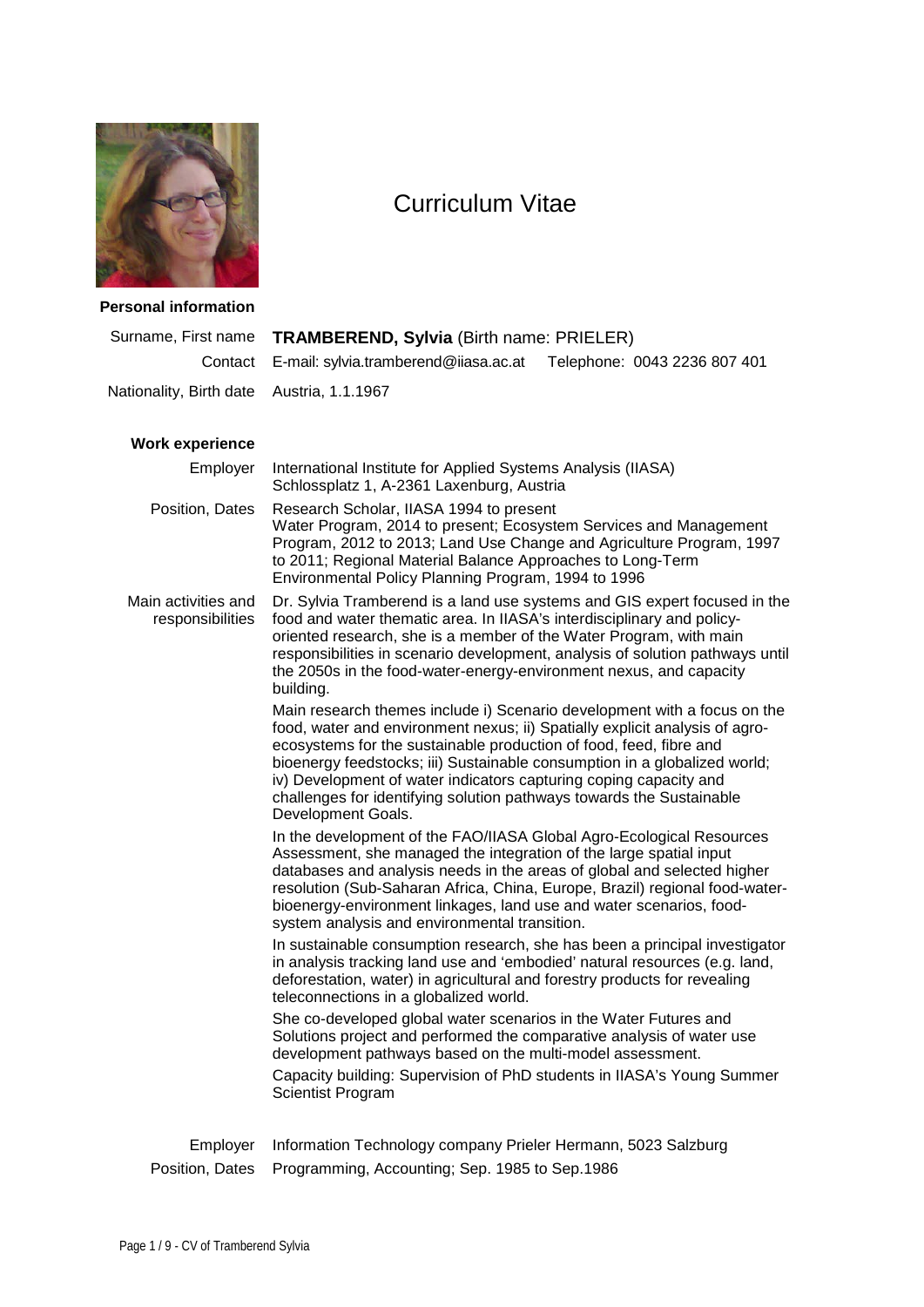## **Education**

| Dates,<br>Organization                   | 1999 to 2005<br>University of Natural Resources and Applied Life Sciences, Vienna, Austria                                                                                                                                                                                                                                                                              |
|------------------------------------------|-------------------------------------------------------------------------------------------------------------------------------------------------------------------------------------------------------------------------------------------------------------------------------------------------------------------------------------------------------------------------|
| Qualification awarded                    | PhD (Dr.nat.techn.)                                                                                                                                                                                                                                                                                                                                                     |
| Principal subjects                       | Climate, Agriculture, Vulnerability; PhD Thesis: The impact of temperature<br>and precipitation variability on potential agricultural production in China                                                                                                                                                                                                               |
| Dates,<br>Organization                   | Jun - Aug 1994<br>International Institute for Applied Systems Analysis                                                                                                                                                                                                                                                                                                  |
| Course and studies                       | Participation in the Young Summer Scientist Program                                                                                                                                                                                                                                                                                                                     |
| Dates,<br>Organization                   | Jan.-Dec. 1993<br>University of Manchester, UK                                                                                                                                                                                                                                                                                                                          |
| Course and studies                       | Erasmus student and grant scholar for master thesis                                                                                                                                                                                                                                                                                                                     |
| Dates,<br>Organization                   | 1986 to 1994<br>University of Natural Resources and Applied Life Sciences, Vienna, Austria                                                                                                                                                                                                                                                                              |
| Qualification awarded                    | Dipl.Ing.(equivalent to Master)                                                                                                                                                                                                                                                                                                                                         |
| Principal subjects                       | Landscape Planning and Ecology<br>Master thesis: 'Environmental Assessment - Assessing Impacts on<br>Terrestrial Ecology and on the Landscape in the British Context                                                                                                                                                                                                    |
| <b>Personal skills</b>                   |                                                                                                                                                                                                                                                                                                                                                                         |
| Languages                                | German (mother tongue); English (proficient user); French, Italian (Basic);<br>Chinese (Started)                                                                                                                                                                                                                                                                        |
| Organisational skills<br>and competences | Being part of an interdisciplinary team involves intensive contacts and<br>discussion with colleagues and sometimes coaching of individual activities.<br>Proposal writing and management of externally funded international<br>research projects (EU, Industry). Supervision of over a dozen PhD students<br>participating in IIASA's Young Summer Scientist Programs. |
| Computer<br>competences                  | GIS software (ArcGIS); Unix; MS Office (incl. Access); C, Python (basic);                                                                                                                                                                                                                                                                                               |
| Annexes                                  | Recent assignments                                                                                                                                                                                                                                                                                                                                                      |

Publications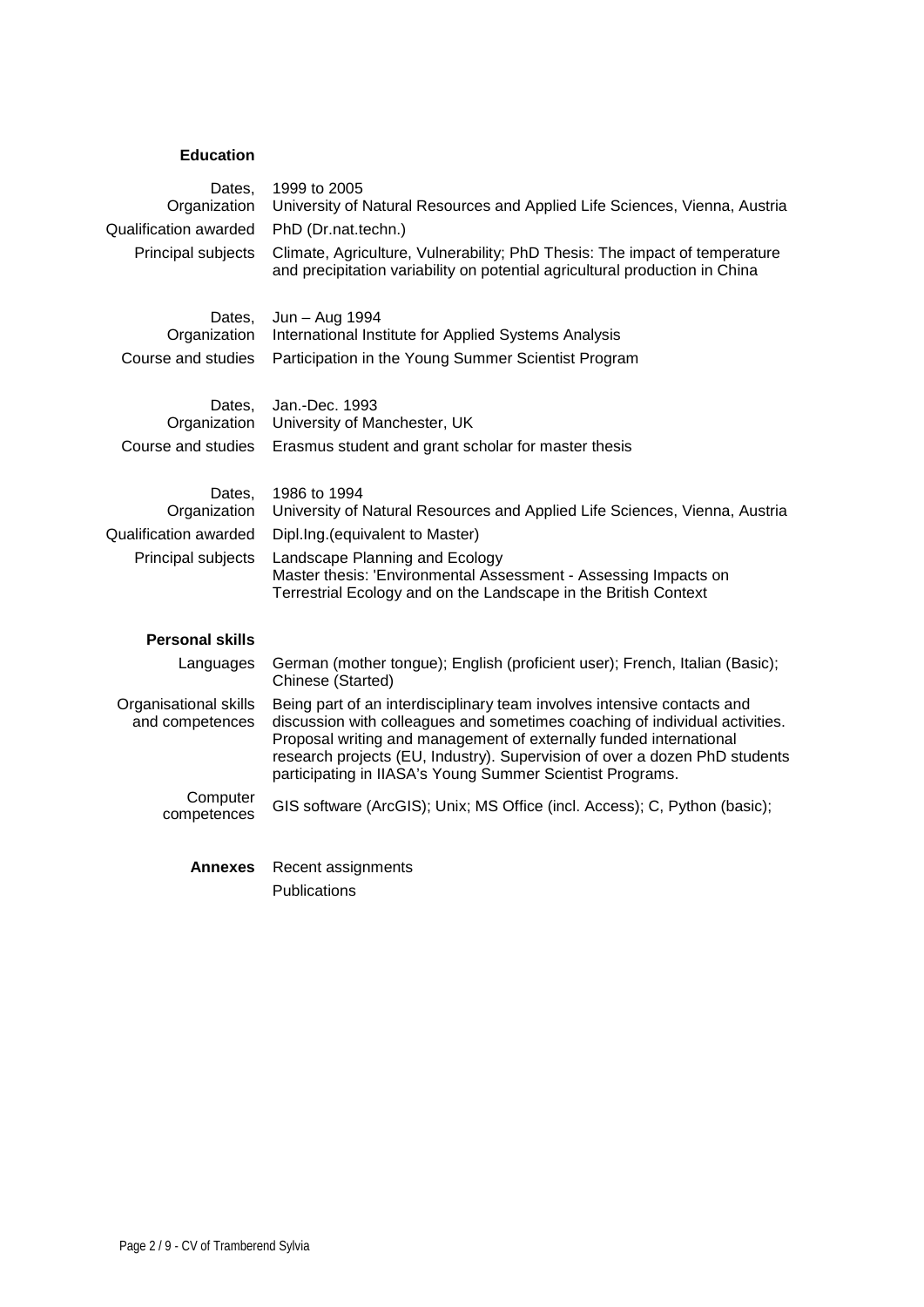#### **Recent assignements**

| Water Futures and Solutions (WFaS) - Focus East Africa |      | End:    |
|--------------------------------------------------------|------|---------|
| Customer: Austrian Development Agency                  | 2016 | ongoing |

Water resources are central to development and poverty alleviation. Yet decision makers face many challenges to ensuring their sustainable and equitable use. WFaS works across various water-related sectors like agriculture, energy, and environment at different scales (global, regional, transboundary basin, country level). Developing and making use of hydrological and hydro-economic models, the research work is focusing on mid- to long term projections of future water availability and demand under different socioeconomic, demographic and climatic scenarios. Stakeholder involvement allows co-designing the modelling tools, development scenarios and solution pathways. As a follow up of the global analysis in the 'Fast track Assessment', the initiative is currently focusing on East Africa with the Lake Victoria Basin and the Upper Nile as a key research area, which should feed into a wider Africa focus in a next phase.

| Sustainable aviation biofuel supply chains in Sub-Saharan Africa                               |      | End: |
|------------------------------------------------------------------------------------------------|------|------|
| Customer: WWF South Africa                                                                     | 2016 | 2018 |
| The WWF-SA and the Roundtable on Sustainable Biomaterials (RSB) are collectively undertaking a |      |      |

project to support the development of sustainable aviation biofuels in South Africa and the sub-Saharan Africa region. WWF-SA commissioned IIASA to conduct a spatially detailed resource assessment for different biofuel feedstocks and develop a set of scenarios of increased future biofuel feedstock demand, subject to defined sustainability criteria. The IIASA/FAO Global Agro-Ecological Zones (GAEZ) modelling system is applied for the estimation of the production potential of bio-energy feedstocks across Sub-Saharan Africa. A set of defined sustainability criteria for land use (e.g. no deforestation/land-clearing, retain adequate land for food production, preserve protected areas, etc.) together with available land-use data is employed to estimate, for a small number of scenarios, the extent of land potentially suitable and available for the production of targeted aviation biofuel feedstocks.

| Water Futures and Solutions (WFaS) - Fast Track<br>Start:     |      | End:  |
|---------------------------------------------------------------|------|-------|
| Customer: Austrian Development Agency; Asian Development Bank | 2013 | 12015 |

The Water Futures and Solutions initiative coordinates its work with other on-going scenario efforts for the sake of establishing a consistent set of new global water scenarios, based on the Shared Socioeconomic Pathways and Representative Concentration Pathways that are being developed in the context of the Intergovernmental Panel on Climate Change 5th Assessment Report. The global water scenario assessment framework has initially followed a 'fast-track' mode to produce well-founded yet preliminary scenario estimates. The stakeholder process will then broaden and enrich the analysis and assumptions underlying a second round of stakeholder-driven multi-model assessments.

| Global Agro-Ecological Zones Assessment Update 2010 (GAEZv.4)                                              | Start: | End:     |
|------------------------------------------------------------------------------------------------------------|--------|----------|
| Customer: IIASA and FAO                                                                                    | 2013   | on-going |
| GAEZ update 2010 includes i) the update of the GAEZ input databases to year 2010 with climate data,        |        |          |
| best available global land cover data, latest protected area data, latest FAOSTAT production and land use  |        |          |
| statistics, and inclusion of available IPCC AR5 climate change GCM outputs; ii) spatial                    |        |          |
| attribution/downscaling of year 2010 land use and agricultural production statistics; iii) GAEZ model runs |        |          |
| using the updated input databases.                                                                         |        |          |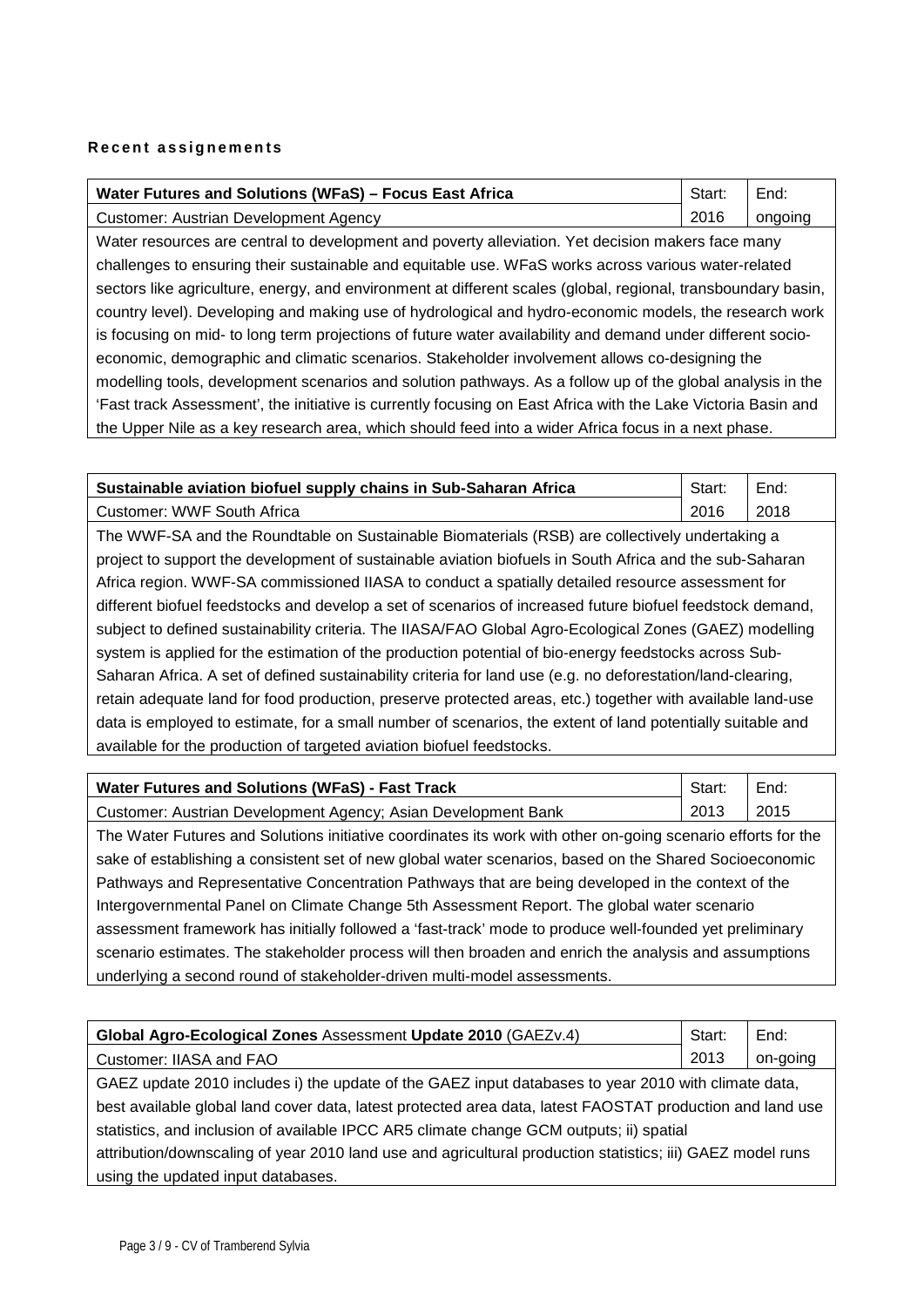| Land use indicators for consumption                                                                     | Start: | End: |
|---------------------------------------------------------------------------------------------------------|--------|------|
| <b>Customer: UBA Germany</b>                                                                            | 2013   | 2016 |
| The project "Evaluation of resource use: Causal analysis and development of indicators at macro-and     |        |      |
| meso-level: Development of extended land use indicators" develops a methodology for land footprint      |        |      |
| indicators encompassing the extent of land area associated with different consumption patterns and      |        |      |
| lifestyles. These land footprint indicators will be extended with indicators and factors describing the |        |      |
| intensity of land use and its interaction and intervention with ecosystems. IIASA's analysis focuses on |        |      |
| describing the complex land-food-water nexus by applying the LADNFLOW and FAO/IIASA Agro-               |        |      |
| Ecological Zones model (GAEZ) for quantification of commodity flows as agents of virtual land, water,   |        |      |
| carbon and nutrients flow or environmental change impacts.                                              |        |      |

| The impact of EU consumption of food and non-food imports on deforestation                                 | Start: | End: |
|------------------------------------------------------------------------------------------------------------|--------|------|
| <b>Customer: European Commission DG Environment</b>                                                        | 2010   | 2013 |
| In a globalized world with its complex supply chains and trade relations, consumption patterns in the      |        |      |
| European Union may cause deforestation far away. The project analyses the impacts of EU consumption,       |        |      |
| on deforestation and proposes policies how to reduce EU consumption impacts on deforestation. IIASA        |        |      |
| contribution in the Vision on Technology (VITO, Belgium) coordinated consortium focused on the land-       |        |      |
| intensive agriculture and forestry sector. First, a land use model attributed gross deforestation in each  |        |      |
| country to human activities and main sectors. Second, the IIASA LANDFLOW modelling framework has           |        |      |
| been applied to track each year 'total land' and 'deforested land' embodied in agricultural and forestry   |        |      |
| products from primary production in the country of origin to final utilization. The time frame covered was |        |      |
| 1990 and 2008.                                                                                             |        |      |

See: [http://ec.europa.eu/environment/forests/impact\\_deforestation.htm](http://ec.europa.eu/environment/forests/impact_deforestation.htm)

| Assessing the Market for Commercial use of Biomass for Heat and Power |  | End: |
|-----------------------------------------------------------------------|--|------|
| Generation in Bulgaria, Romania, Ukraine, Belarus and Turkey          |  | 2012 |
| Customer: European Bank for Reconstruction and Development            |  |      |

The assessment for the five countries includes i) an assessment of the current market for supply, distribution and use of biomass fuels; ii) their current legal and regulatory framework affecting the supply, distributing and use of biomass fuels in the countries; iii) environmental and social assessment of biomass options; iv) survey of the main participants in the biomass sector; v) Identification of the opportunities for scaling up biomass use and challenges to be addressed to realize those opportunities. IIASA was leading the assessment for these tasks related to agricultural biomass resources in a consortium coordinated by Österreichische Bundesforste AG Consulting and Pöyry Energy GmbH.

| <b>Global Agro-Ecological Zones Assessment (GAEZ)</b> | Start. | End. |
|-------------------------------------------------------|--------|------|
| Customer: IIASA and FAO                               | 2006   | 2012 |

The GAEZ modelling framework for crop potential assessment uses detailed agronomic-based knowledge to assess land suitability, potential attainable yields and potential production of crops for specified management assumptions and input levels, both for rain-fed and irrigated conditions. Results are available from the GAEZ data portal (v3.0), which provides global, regional and local geospatial and tabular information on agricultural resources and potential.

See:<http://www.iiasa.ac.at/Research/LUC/GAEZv3.0/>and<http://www.fao.org/nr/GAEZ>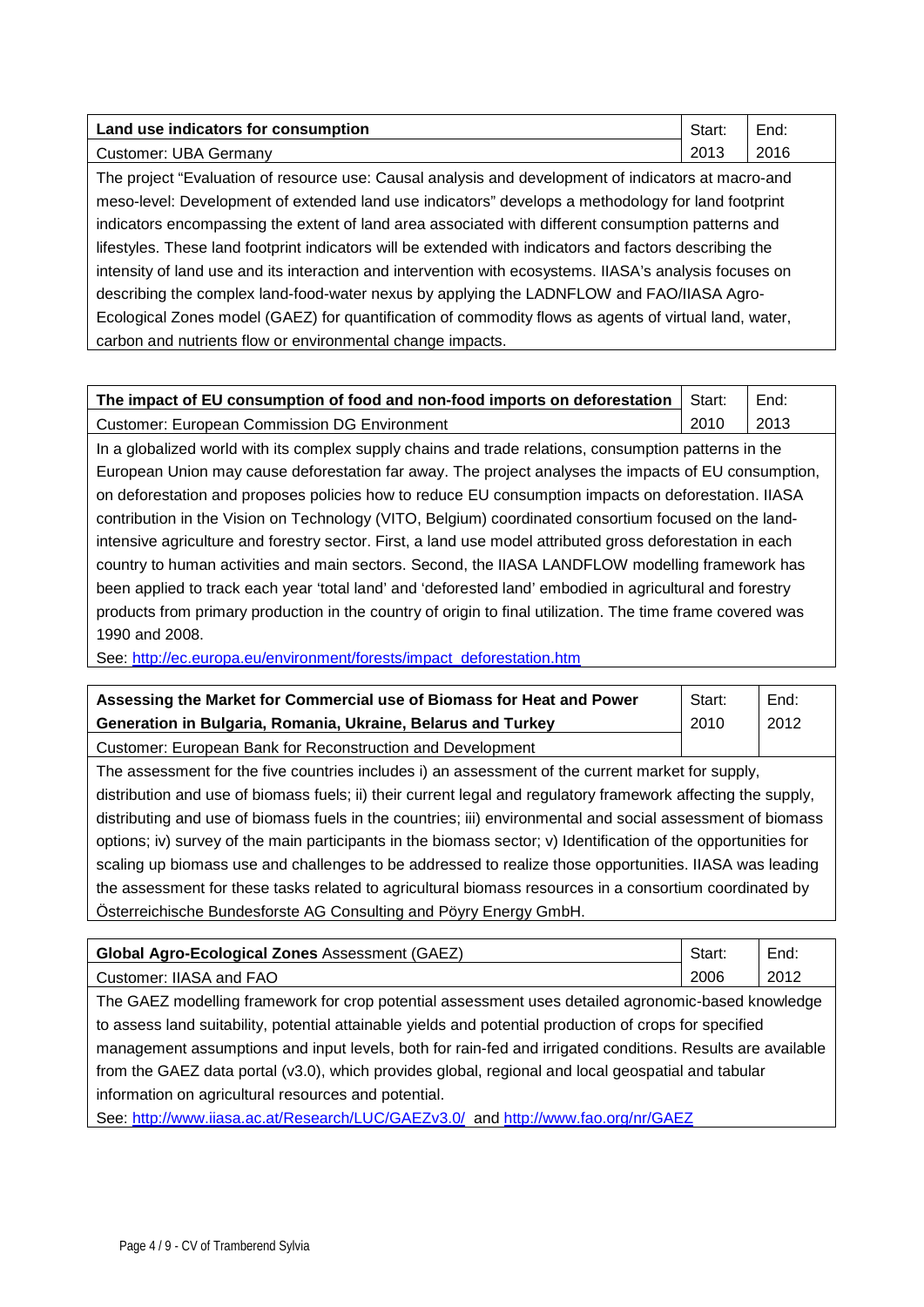| Scarcity and abundance of land resources                                                                   | Start: | End: |
|------------------------------------------------------------------------------------------------------------|--------|------|
| Customer: United Nations, Food and Agriculture Organization                                                | 2010   | 2010 |
| The study was prepared as a thematic report for 'The State of Land and Water Resources' (SOLAW),           |        |      |
| FAO's first flagship publication on the global status of land and water resources. It analyses the current |        |      |
| status of land and water resources together with trends by assessing the biophysical and technical         |        |      |
| aspects of the resources and their use, and presents projections for the year 2050. See:                   |        |      |
| http://www.fao.org/nr/solaw/en/                                                                            |        |      |

| Effective and low-disturbing biofuel policies (ELOBIO)                                                      | Start: | End: |
|-------------------------------------------------------------------------------------------------------------|--------|------|
| Customer: European Commission under the Intelligent Energy Europe Programme                                 | 2008   | 2010 |
| The current market introduction of biofuels has significant impacts on other commodity markets. Such        |        |      |
| policy-induced market disturbances can become a major barrier for industry and public support for           |        |      |
| biofuels. Therefore, this project develops low-disturbing policy options, enhancing biofuels but minimizing |        |      |
| the impacts on e.g. food and feed markets, and markets of biomass for power and heat.                       |        |      |
| See: http://www.elobio.eu                                                                                   |        |      |

**Assessment of Brazil´s residual land potential for biofuel feedstock production** Start: 2010 End: 2012 Customer: Daimler Benz Global studies on future agricultural land availability indicate considerable potential for agricultural expansion in Brazil both for the production of food and feed crops as well as for bioenergy crops. At the same time agricultural expansion has been identified as a main driver of deforestation in the Brazilian Amazon. The project generated regional land balances based on most recent available statistical and remote sensing data for quantifying Brazil's sustainable land resource potentials. Results indicate the distribution and quality of residual land across Brazil at a spatial resolution of 30 arc-second (about 1km).

| <b>Biofuels and Food Security</b>                                                                       | Start:  | End:    |  |
|---------------------------------------------------------------------------------------------------------|---------|---------|--|
| Customer: OPEC Fund for International Development (OFID)                                                | 09/2008 | 03/2009 |  |
| The project analysed the impacts of an accelerated expansion of biofuel production on world food system |         |         |  |
| and environment. A detailed study report was presented and released at the 17th session of the UN       |         |         |  |
| Commission on Sustainable Development (CSD 17) (New York, 6th May 2009).                                |         |         |  |
| See: http://www.iiasa.ac.at/Research/LUC/Homepage-News-Highlights/Biofuels Report Final.pdf             |         |         |  |

| Planning the road ahead for biofuels (REFUEL)                                                             | Start: | End: |  |
|-----------------------------------------------------------------------------------------------------------|--------|------|--|
| Customer: European Commission under the Intelligent Energy Europe Programme                               | 2006   | 2008 |  |
| The refuel project is designed to encourage a greater market penetration of biofuels. A biofuels road map |        |      |  |
| was developed, consistent with EU biofuel policies and supported by stakeholders involved in the biofuels |        |      |  |
| field. The project has produced a special issue of the Journal Biomass and Bioenergy.                     |        |      |  |
| See: http://www.sciencedirect.com/science/journal/09619534/34/2                                           |        |      |  |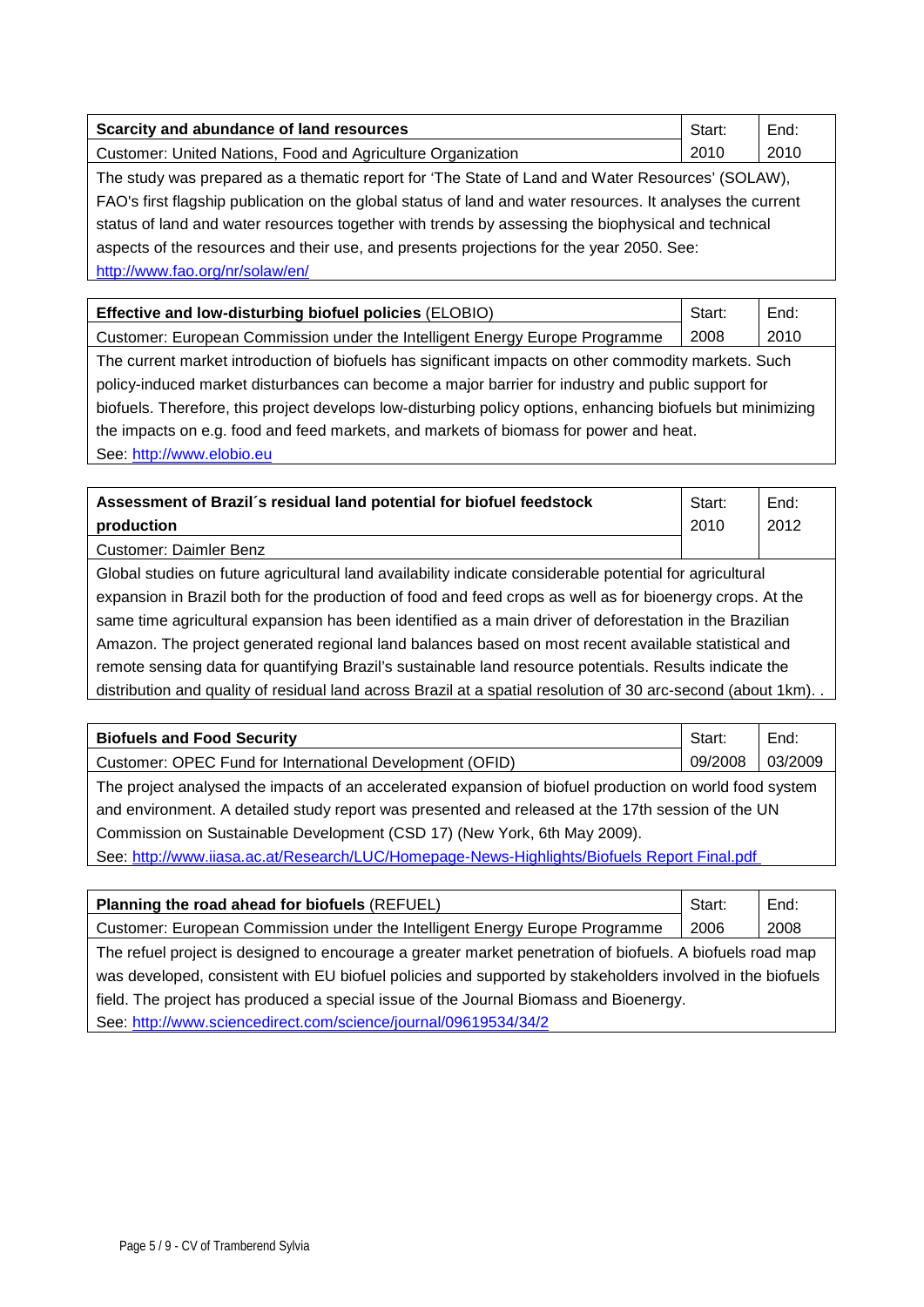| Modelling Opportunities and Limits for Restructuring Europe Towards<br><b>Sustainability (MOSUS)</b>  | Start: | End: |  |
|-------------------------------------------------------------------------------------------------------|--------|------|--|
| Customer: European Commission, Research Directorate General                                           | 2003   | 2006 |  |
| The MOSUS project (2003-2006) aimed to integrate three major themes of European policies within a     |        |      |  |
| macroeconomic, multi-sectoral framework representing the interrelation of economic, social and        |        |      |  |
| environmental domains. These policy themes are: (i) sustainable development, (ii) competitiveness and |        |      |  |
| social cohesion in the knowledge-based society, and (iii) globalisation and international trade. See: |        |      |  |
| http://www.mosus.net                                                                                  |        |      |  |

## **Papers , Reports, Book chapters**

- **Tramberend** S, Fischer G, Bruckner M, van Velthuizen H (2019). Our Common Cropland: Quantifying Global Agricultural Land use from a Consumption Perspective. *Ecological Economics* 157:332-341. DOI:10.106/j.ecolecon.2018.12.005
- Fischer G, **Tramberend** S, van Velthuizen H, Bole-Rentel T, & Reeler J (2019). Sustainable Aviation Biofuel Feedstock Potential in sub-Saharan Africa. World Wide Fund for Nature. < [Web access](http://pure.iiasa.ac.at/id/eprint/15626/) >
- Bole-Rentel T, Fischer G, **Tramberend** S, & van Velthuizen H (2019). Sustainable Aviation Biofuel Feedstock Potential in sub-Saharan Africa (Summary Report). World Wide Fund for Nature. < [Web](http://pure.iiasa.ac.at/id/eprint/15708/)  [access](http://pure.iiasa.ac.at/id/eprint/15708/) >
- Kahil, T., Parkinson, S., Satoh, Y., Greve, P., Burek, P., Veldkamp, T.I., Burtscher, R., Byers, E., Djilali, N., Fischer, G., Krey, V., Langan, S., Riahi, K., **Tramberend**, S., Wada Y. (2018). A Continental‐Scale Hydroeconomic Model for Integrating Water‐Energy‐Land Nexus Solutions. *Water resources research*, 54(10), pp.7511-7533.
- Kanyerere, T., **Tramberend**, S., Levine, A.D., Mokoena, P., Mensah, P., Chingombe, W., Goldin, J., Fatima, S. and Prakash, M., (2018). Water futures and solutions: Options to enhance water security in sub-Saharan Africa. In Systems Analysis Approach for Complex Global Challenges (pp. 93-111). Springer, Cham.
- Burtscher, R., Langan, S., Tramberend, S. and Burek, P., (2018). Solutions for a water secure East Africa in 2050 Workshop on mid-to long-term water resources management and planning in Eastern Africa December 4-6, 2017 Entebbe, Uganda. IIASA Report. Laxenburg, Austria < [Web access](http://pure.iiasa.ac.at/id/eprint/15364/) >
- Shengfa Li, Xiubin Li, Laixiang Sun, Guiying Cao, Guenther Fischer, Sylvia **Tramberend**, (2018). An Estimation of the Extent of Cropland Abandonment in Mountainous Regions of China. Land Degradation & Development. DOI: 10.1002/ldr.2924
- Greve, P., Kahil, T., Mochizuki, J., Schinko, T., Satoh, Y., Burek, P., Fischer, G., **Tramberend**, S., Burtscher, R., Langan, S. and Wada, Y., (2018). Global assessment of water challenges under uncertainty in water scarcity projections. Nature Sustainability, 1(9), p.486.
- Bruckner, M., Giljum, S., Fischer, G., Tramberend, S. and Börner, J., (2018). The global cropland footprint of the non-food bioeconomy. ZEF-Discussion Papers on Development Policy No. 253. < [Web access](http://epub.wu.ac.at/6608/2/DP_ZEF_253%5b1%5d.pdf) >
- Bruckner M, Giljum S, Fischer G, & **Tramberend** S (2017). Review of land flow accounting methods and recommendations for further development. 67 p., Texte 77/2017. Umweltbundesamt, Dessau-Roßlau. < [Web access](https://www.umweltbundesamt.de/sites/default/files/medien/1410/publikationen/2017-09-06_texte_77-2017_review-land-footprint.pdf) >
- Bruckner M, Giljum S, Fischer G, **Tramberend** S, Wunder T, & Kaphengst T (2017). Development of consumption-based land use indicators. 38 p., Texte | 80/2017, Umweltbundesamt, Dessau-Roßlau. < [Web access](https://www.umweltbundesamt.de/sites/default/files/medien/1410/publikationen/2017-09-06_texte_80-2017_synthesis-report.pdf) >
- Fischer G, **Tramberend** S, Bruckner M, & Lieber M (2017). Quantifying the land footprint of Germany and the EU using a hybrid accounting model. Umweltbundesamt, Dessau-Roßlau. 98 p., Texte 78/2017 < [Web access](https://www.umweltbundesamt.de/sites/default/files/medien/1410/publikationen/2017-09-06_texte_78-2017_quantifying-land-footprint.pdf) >
- Fischer G, **Tramberend** S, van Velthuizen H, Wunder S, Kaphengst T, McFarland K, Bruckner M, & Giljum S (2017). Extending land footprints towards characterizing sustainability of land use. Umweltbundesamt, Dessau-Roßlau. 105 p., Texte 79/2017. < [Web access](https://www.umweltbundesamt.de/sites/default/files/medien/1410/publikationen/2017-09-06_texte_79-2017_extended-land-footprint.pdf) >
- Satoh Y, Kahil T, Byers E, Burek P, Fischer G, **Tramberend** S, Greve P, Flörke M, Eisner S., Hanasaki N., Magnuszewski P., Nava L.F., Cosgrove W., Langan S., Wada Y (2017). Multi-model and multi-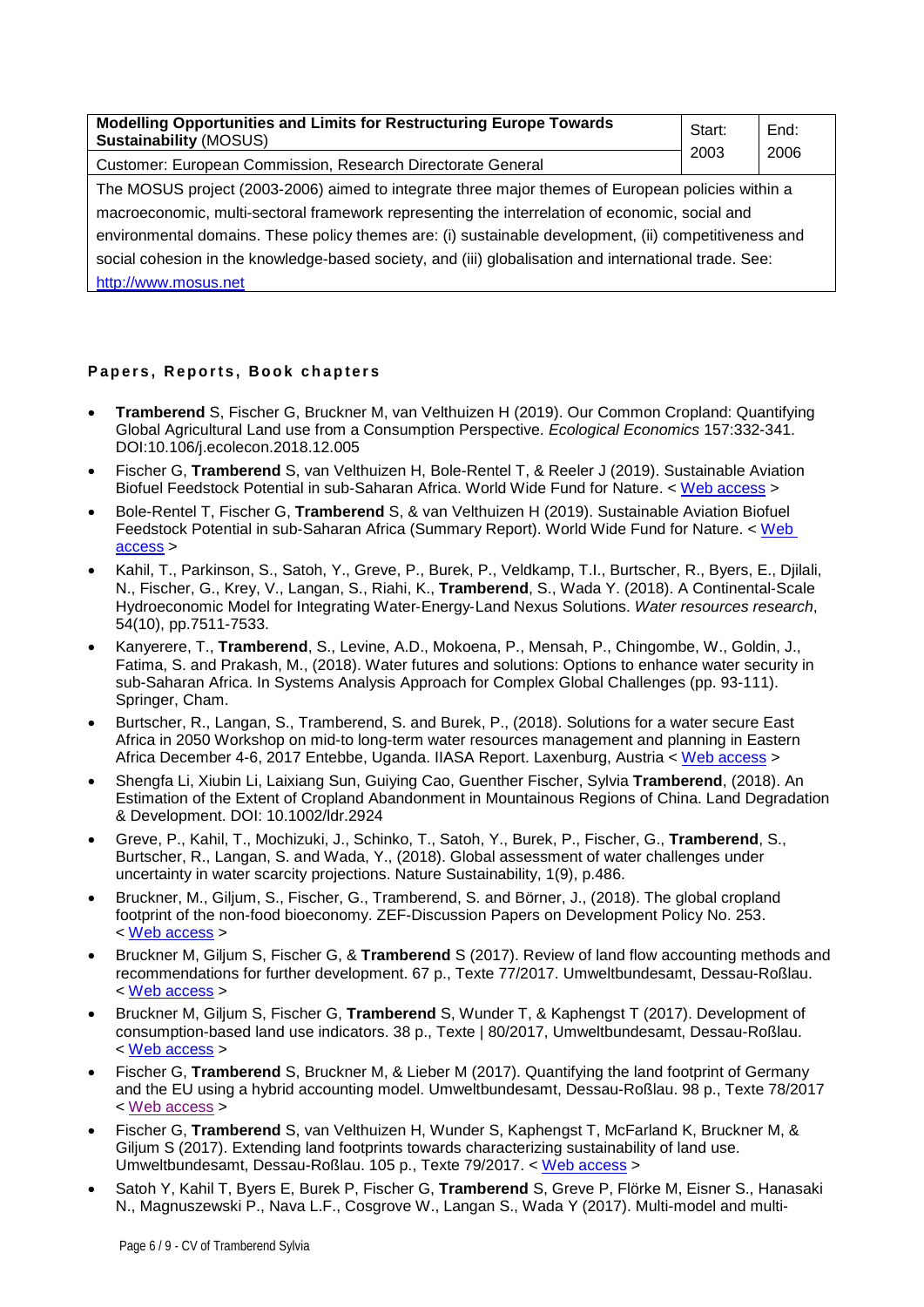scenario assessments of Asian water futures: the Water Futures and Solutions (WFaS) initiative. *Earth's Future* DOI:10.1002/2016EF000503.

- Yao M, **Tramberend** S, Kabat P, Hutjes RWA, & Werners SE (2017). Building Regional Water-Use Scenarios Consistent with Global Shared Socioeconomic Pathways. *Environmental Processes* 4 (1): 15- 31. DOI:10.1007/s40710-016-0203-x.
- Wada, Y., Flörke, M., Hanasaki, N., Eisner, S., Fischer, G., **Tramberend**, S., Satoh, Y., van Vliet, M. T. H., Yillia, P., Ringler, C., Burek, P., and Wiberg, D.: Modeling global water use for the 21st century: the Water Futures and Solutions 15 (WFaS) initiative and its approaches, *Geosci. Model Dev.*, 9, 175-222, doi:10.5194/gmd-9-175-2016, 2016
- Burek P, Satoh Y, Fischer G, Kahil MT, Scherzer A, **Tramberend** S, Nava LF, Wada Y, Eisner S., Flörke M., Hanasaki N., Magnuszewski P., Cosgrove B., Wiberg D. (2016). Water Futures and Solution - Fast Track Initiative (Final Report). IIASA Working Paper. IIASA, Laxenburg, Austria: WP-16-006.
- Fischer G, Hizsnyik E, **Tramberend** S, & Wiberg D (2015). Towards indicators for water security A global hydro-economic classification of water challenges. IIASA Interim Report. IIASA, Laxenburg, Austria: IR-15-013
- **Tramberend** S, Wiberg D, Wada Y, Flörke M, Fischer G, Satoh Y, Yillia P, van Vliet M, Hizsnyik, E., Nava, L.F., Blokker, M. and Hanasaki, N. (2015). Building global water use scenarios. IIASA Interim Report. IIASA, Laxenburg, Austria: IR-15-014
- Lossau S, Fischer G, **Tramberend** S, van Velthuizen H., Kleinschmit B, Schomaketer R. Brazil's current and future land balances: Is there residual land for bioenergy production? Biomass and Bioenergy, 81:452-461 (2015). DOI:<http://dx.doi.org/10.1016/j.biombioe.2015.07.024>
- Bruckner M, Fischer G, **Tramberend** S, Giljum S. Measuring telecouplings in the global land system: a review and comparative evaluation of land footprint accounting method. *Ecological Economics*, 114:11- 21 (2015). DOI:<http://dx.doi.org/10.1016/j.ecolecon.2015.03.008>
- Fischer G, Hizsnyik E, **Tramberend** S, Wiberg D (2015). Towards indicators for water security A global hydro-economic classification of water challenges. IIASA Interim Report IR-15-013. < <http://webarchive.iiasa.ac.at/Admin/PUB/Documents/IR-15-013.pdf> >
- **Tramberend** S, Wiberg D, Wada Y, Foerke M, Fischer G Satoh Y, Yillia P, van Vliet M, Hizsnyik E, Nava LF, Blokdder M, hanasaki N. Building global water use scenarios. (2015) IIASA Interim Report IR-15- 014. < <http://webarchive.iiasa.ac.at/Admin/PUB/Documents/IR-15-014.pdf> >
- Magnuszewski P, Wiberg D, Cosgrove W, Fischer G, Floerke M, Hizsnyik E, Pahl-Wostl C, Segrave A, Toth G, **Tramberend** S, van Vliet M, Yillia P, Zeller D (2015). Conceptual framework for scenarios development in the Water Futures and Solutions project. IIASA Interim Report IR-15-011. < <http://webarchive.iiasa.ac.at/Admin/PUB/Documents/IR-15-011.pdf> >
- Jonas M, Ometto JP, Batistella M, Franklin O, Hall M, Lapola DM, Moran EF, **Tramberend** S, Queiroz BL, Schaffartzik A, Shvidenko A, Nilsson S, Nobre CA. Sustaining ecosystem services: Overcoming the dilemma posed by local actions and planetary boundaries. *Earth's Future*, 2(8):407-420 (2014). DOI: <http://dx.doi.org/10.1002/2013EF000224>
- Cuypers D., Geerken T., Gorissen L., Lust A., Peters G., Karstensen J., **Prieler** S., Fischer G., Hizsnyik E., van Velthuizen H., The impact of EU consumption on deforestation: Comprehensive analysis of the impact of EU consumption on deforestation. DG-ENV Technical Report – 2013 – 063. EC. < [http://ec.europa.eu/environment/forests/impact\\_deforestation.htm](http://ec.europa.eu/environment/forests/impact_deforestation.htm) >
- Devriendt N., Lust A., Lemeire C., Cuypers D., **Prieler** S., Fischer G., Hizsnyik E., De Smet L., Van Ootegem L., Happaerts S., Simons H. Königel C., de Nie D., The impact of EU consumption on deforestation: Identification of critical areas where Community policies and legislation could be reviewed. DG-ENV Technical Report – 2013 – 064. EC.
- Devriendt N., Lust A., Lemeire C., Cuypers D., **Prieler** S., Fischer G., Hizsnyik E., De Smet L., Van Ootegem L., Happaerts S., Simons H. Königel C., de Nie D., The impact of EU consumption on deforestation: Proposal of specific Community policy, legislative measures and other initiatives for further consideration by the Commission. DG-ENV Technical Report – 2013 – 065. EC.
- **Prieler**, S., Fischer, G., van Velthuizen, H., (2012). Land and the food fuel competition: Insights from Modelling. Wiley Interdisciplinary Reviews: Energy and Environment. DOI: 10.1002/wene.55
- Fischer, G., Nachtergaele, F., **Prieler**, S., Teixeira, E., Tóth, G., van Velthuizen, H., Verelst, L., Wiberg, D. (2012): Global Agro-Ecological Zones (GAEZ v3.0) - Model Documentation. International Institute for Applied systems Analysis (IIASA), Laxenburg, Austria and the Food and Agriculture Organization of the United Nations (FAO) Rome, Italy. 2012.

< [http://typo3.fao.org/fileadmin/user\\_upload/gaez/docs/GAEZ\\_Model\\_Documentation.pdf](http://typo3.fao.org/fileadmin/user_upload/gaez/docs/GAEZ_Model_Documentation.pdf) >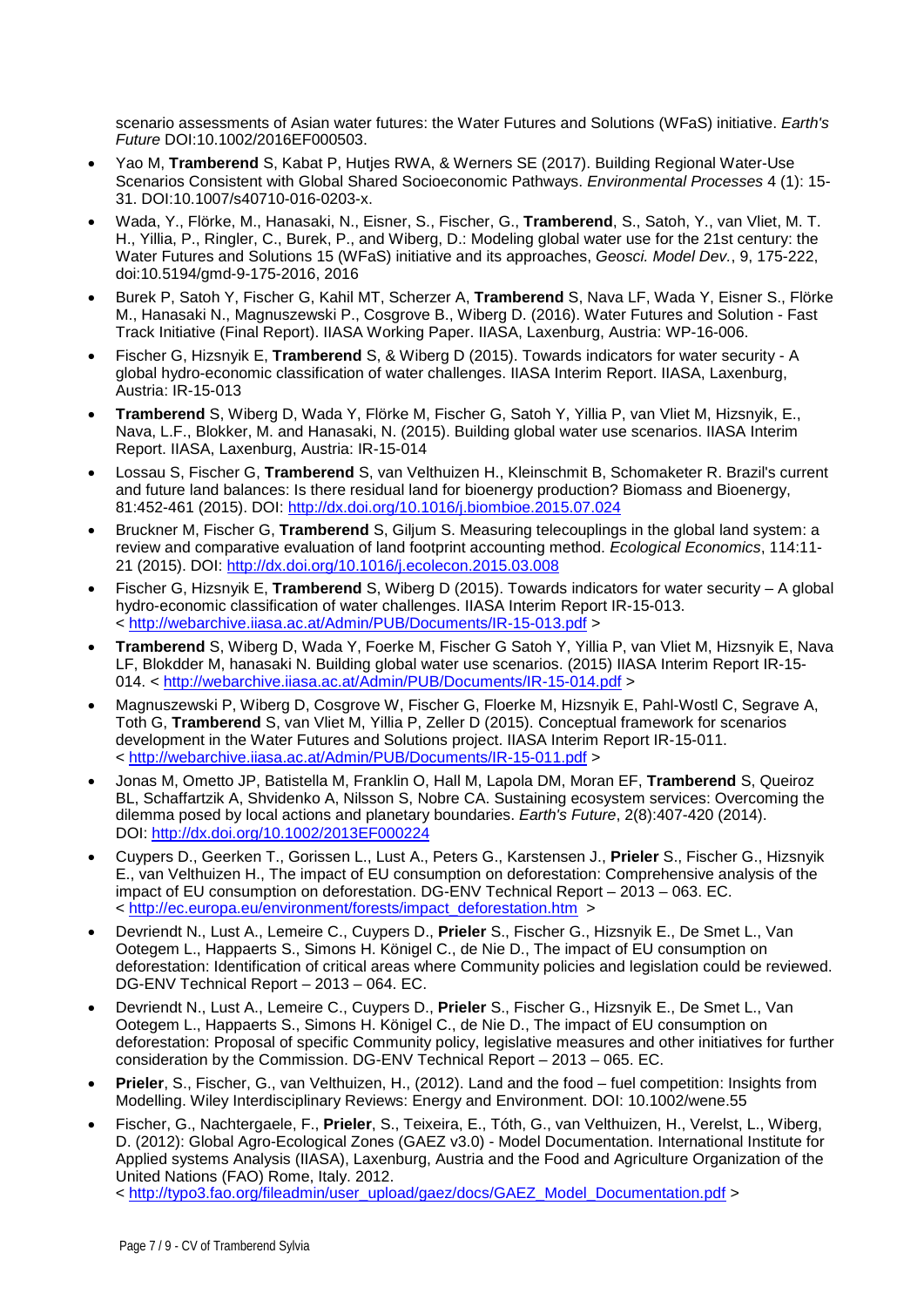- Nachtergaele F., van Velthuizen H., Verelst L., Wiberg D., Batjes N., Dijkshoorn K., van Engelen V. Fischer G., Jones A., Montanarella L., Petri M., **Prieler** S., Teixeira E., Shi X. Harmonized World Soil Datatbase. Version 1.2 February 2012. [<http://webarchive.iiasa.ac.at/Research/LUC/External-World-soil-database/HWSD\\_Documentation.pdf](http://webarchive.iiasa.ac.at/Research/LUC/External-World-soil-database/HWSD_Documentation.pdf) >
- Fischer G, Hizsnyik E, **Prieler S**, Wiberg D (2011). Scarcity and abundance of land resources: Competing uses and the shrinking land resource base. SOLAW Background Thematic Report - TR02; FAO, Rome, Italy. [<http://www.fao.org/fileadmin/templates/solaw/files/thematic\\_reports/TR\\_02\\_light.pdf>](http://www.fao.org/fileadmin/templates/solaw/files/thematic_reports/TR_02_light.pdf)
- Ermolieva T, Fischer G, Hizsnyik E, **Prieler** S, Sun L, Toth G, van Velthuizen HT, & Wiberg D (2012). Land Use Change and Agriculture Program: MetaData v.1.0 - Main models, databases, tools (covering period 2005-2011). IIASA, Laxenburg, Austria (March 2012). < http://pure.iiasa.ac.at/10172/1/XO-12-001.pdf>
- Fischer, G., **Prieler**, S., van Velthuizen, H., Lensink, S.M., Londo, M., de Wit, M., Biofuel production potentials in Europe: Sustainable use of cultivated land and pastures. Part I: Land productivity potentials (2010) Biomass and Bioenergy, 34 (2), pp. 159-172. doi: 10.1016/j.biombioe.2009.07.008
- Fischer, G., **Prieler**, S., van Velthuizen, H., Berndes, G., Faaij, A., Londo, M., de Wit, M., Biofuel production potentials in Europe: Sustainable use of cultivated land and pastures, Part II: Land use scenarios (2010) Biomass and Bioenergy, 34 (2), pp. 173-187. [doi: 10.1016/j.biombioe.2009.07.009](http://www.sciencedirect.com/science/article/pii/S0961953409001470?via%3Dihub)
- Londo, M., Lensink, S., Wakker, A., Fischer, G., **Prieler**, S., van Velthuizen, H., de Wit, M., Faaij, A., Junginger, M., Berndes, G., Hansson, J., Egeskog, A., Duer, H., Lundbaek, J., Wisniewski, G., Kupczyk, A., Könighofer, K. The REFUEL EU road map for biofuels in transport: Application of the project's tools to some short-term policy issues (2010) Biomass and Bioenergy, 34 (2), pp. 244-250. [doi:](http://www.sciencedirect.com/science/article/pii/S0961953409001482?via%3Dihub)  [10.1016/j.biombioe.2009.07.005](http://www.sciencedirect.com/science/article/pii/S0961953409001482?via%3Dihub)
- Fischer G. and **Prieler** S. (2010) Impacts of biofuel expansion on world food systems and the environment. A global agricultural ecological-economic modelling framework for scenario analysis. ELOBIO Deliverable 5.2 and 5.3. Intelligent Energy Europe. 66 pp. < [http://www.elobio.eu/fileadmin/elobio/user/docs/D5.2\\_5.3.pdf](http://www.elobio.eu/fileadmin/elobio/user/docs/D5.2_5.3.pdf) >
- Fischer G, Hizsnyik E, **Prieler** S, Shah M, Velthuizen H van (2009): Biofuels and Food Security. OFID/IIASA, Vienna/Laxenburg.[<http://www.iiasa.ac.at/Research/LUC/Homepage-News-](http://www.iiasa.ac.at/Research/LUC/Homepage-News-Highlights/Biofuels%20Report%20Final.pdf)[Highlights/Biofuels Report Final.pdf>](http://www.iiasa.ac.at/Research/LUC/Homepage-News-Highlights/Biofuels%20Report%20Final.pdf)
- Fischer G, Hizsnyik E, **Prieler** S, Shah M, van Velthuizen H (2009). Biofuels and Food Security: Implications of an Accelerated Biofuels Production. Summary of Final Report to Sponsor: OFID Pamphlet Series 38, The OPEC Fund for International Development (OFID), Vienna, Austria (March 2009). [<http://www.ofid.org/LinkClick.aspx?fileticket=O3FeeiHvu7U%3D&tabid=109](http://www.ofid.org/LinkClick.aspx?fileticket=O3FeeiHvu7U%3D&tabid=109) >
- **Prieler** Sylvia (2005): The impact of temperature and precipitation variability on potential agricultural production in China, Doctoral thesis, Univ. of Natural Resources and Applied Life Sciences, Vienna. < [http://www.iiasa.ac.at/~prieler/Dissertation/PrielerSylvia\\_dissertation.pdf](http://www.iiasa.ac.at/%7Eprieler/Dissertation/PrielerSylvia_dissertation.pdf) >
- Fischer, G., **Prieler**, S., Van Velthuizen, H. Biomass potentials of miscanthus, willow and poplar: Results and policy implications for Eastern Europe, Northern and Central Asia (2005) Biomass and Bioenergy, 28 (2), pp. 119-132. doi: 10.1016/j.biombioe.2004.08.013
- **Prieler**, S. (2005): Built-up and associated land area increases in Europe. WP 3 Environmental Evaluation, IIASA. < [http://www.mosus.net/documents/MOSUS\\_Built-up%20land%20increases.pdf](http://www.mosus.net/documents/MOSUS_Built-up%20land%20increases.pdf) >
- Liu Shenghe, **Prieler** S. (2002): Spatial Patterns and Dynamic Mechanisms of Urban Land Use Growth in China: Case Studies in Beijing and Shanghai, IIASA Interim Report No. [IR-02-005,](http://pure.iiasa.ac.at/6779/1/IR-02-005.pdf) IIASA, Laxenburg.
- Liu Shenghe, **Prieler** Sylvia, Li Xiubin (2002): Spatial patterns of urban land use growth in Beijing. Journal of geographical sciences [Beijing] Vol. 12. No. 3. 2002. p. 266-274.
- Fischer G, van Velthuizen HT, **Prieler** S (2001). Assessment of Potential Productivity of Tree Species in China, Mongolia and the Former Soviet Union: Methodology and Results. IIASA Interim Report IR-01- 015. < <http://www.iiasa.ac.at/Admin/PUB/Documents/IR-01-015.pdf> >
- Tang, G.-P., Li, X.-B., Fischer, G., **Prieler**, S.: 2000. Climate change and its impacts on China's agriculture. ACTA Geographica Sinica 55 (2), 129-138.
- Anderberg S., **Prieler** S., Olendrzynski K., Bruyn de S. (2000): Old Sins Industrial Metabolism, Heavy Metal Pollution, and Environmental Transition in Central Europe, IIASA, U.N. University Press, Tokyo.
- Fischer G., **Prieler** S., Velthuizen H., (2000): 'Current State of Biomass Energy and Technological Development Trends for Utilization in Europe and Russia' Consultants' report funded by the New Energy and Industrial Development Organization (NEDO), Paris.